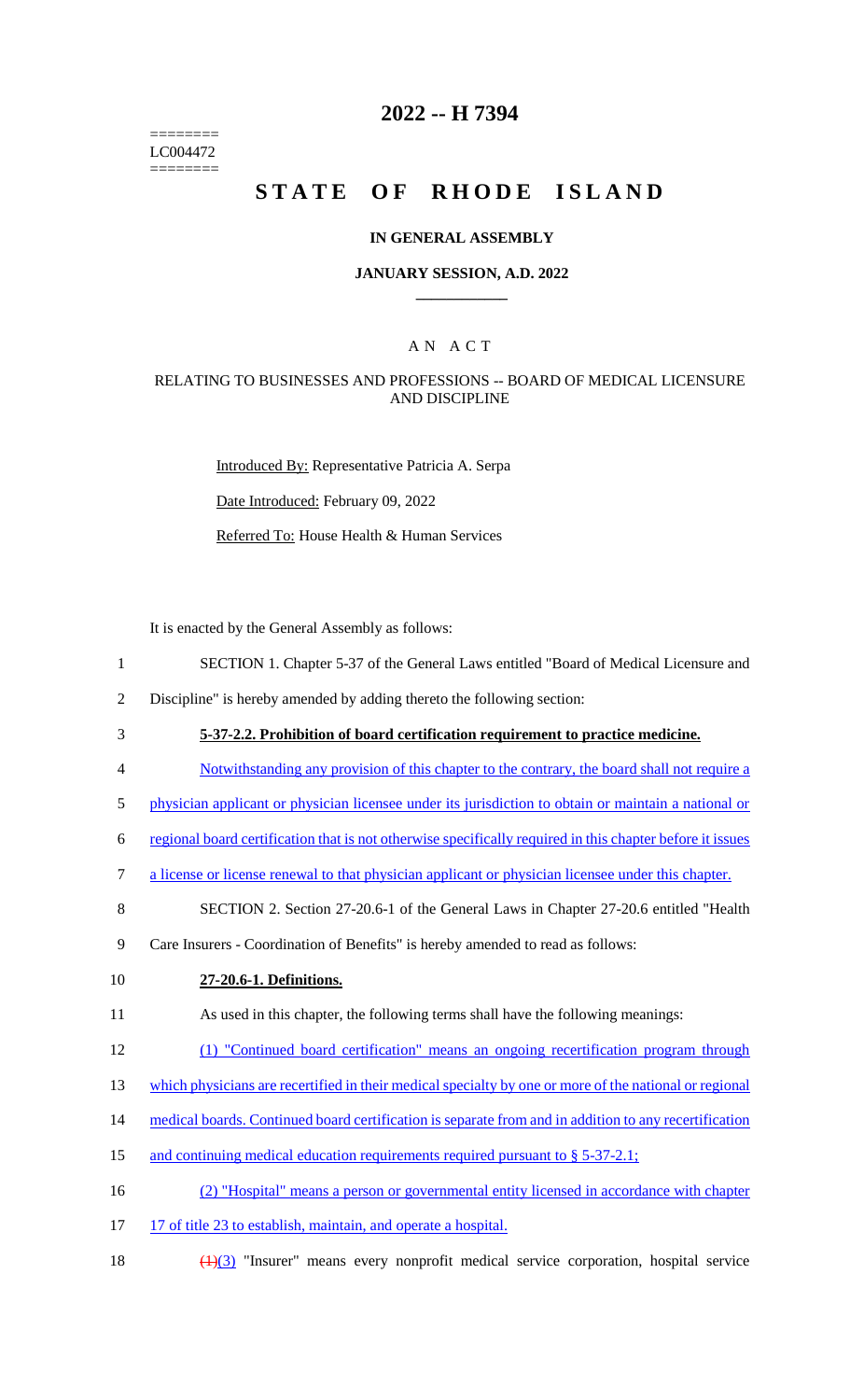| $\mathbf{1}$   | corporation, health maintenance organization, or other insurer offering and/or insuring health               |
|----------------|--------------------------------------------------------------------------------------------------------------|
| $\mathbf{2}$   | services; the term shall in addition include any entity defined as an insurer under $\S$ 42-62-4; and        |
| $\mathfrak{Z}$ | (4) "Physician" means a person with a license to practice allopathic or osteopathic                          |
| $\overline{4}$ | medicine; and                                                                                                |
| $\mathfrak s$  | $\left(\frac{2}{2}\right)$ "Primary insurer" means the insurer primarily liable in accordance with the anti- |
| 6              | duplication provisions established by regulations promulgated by the director of business                    |
| $\tau$         | regulation.                                                                                                  |
| $8\,$          | SECTION 3. Chapter 27-20.6 of the General Laws entitled "Health Care Insurers -                              |
| $\overline{9}$ | Coordination of Benefits" is hereby amended by adding thereto the following section:                         |
| 10             | 27-20.6-3.1. Continued board certification not to be considered in coordination of                           |
| 11             | benefits.                                                                                                    |
|                |                                                                                                              |
| 12             | (a) An insurer shall not deny reimbursement to a physician or hospital for services rendered                 |
| 13             | because the physician or any physicians within the hospital have not completed continued board               |
| 14             | certification.                                                                                               |
| 15             | (b) An insurer shall not provide lower reimbursement for services rendered by a physician                    |
| 16             | or hospital because the physician or any physicians within the hospital have not completed                   |
| 17             | continued board certification.                                                                               |
| 18             | (c) An insurer shall not prohibit a physician or hospital from participating in any of the                   |
| 19             | insurer's provider networks because the physician or any physicians within the hospital have not             |
| 20             | completed continued board certification.                                                                     |

 $=$ LC004472 ========